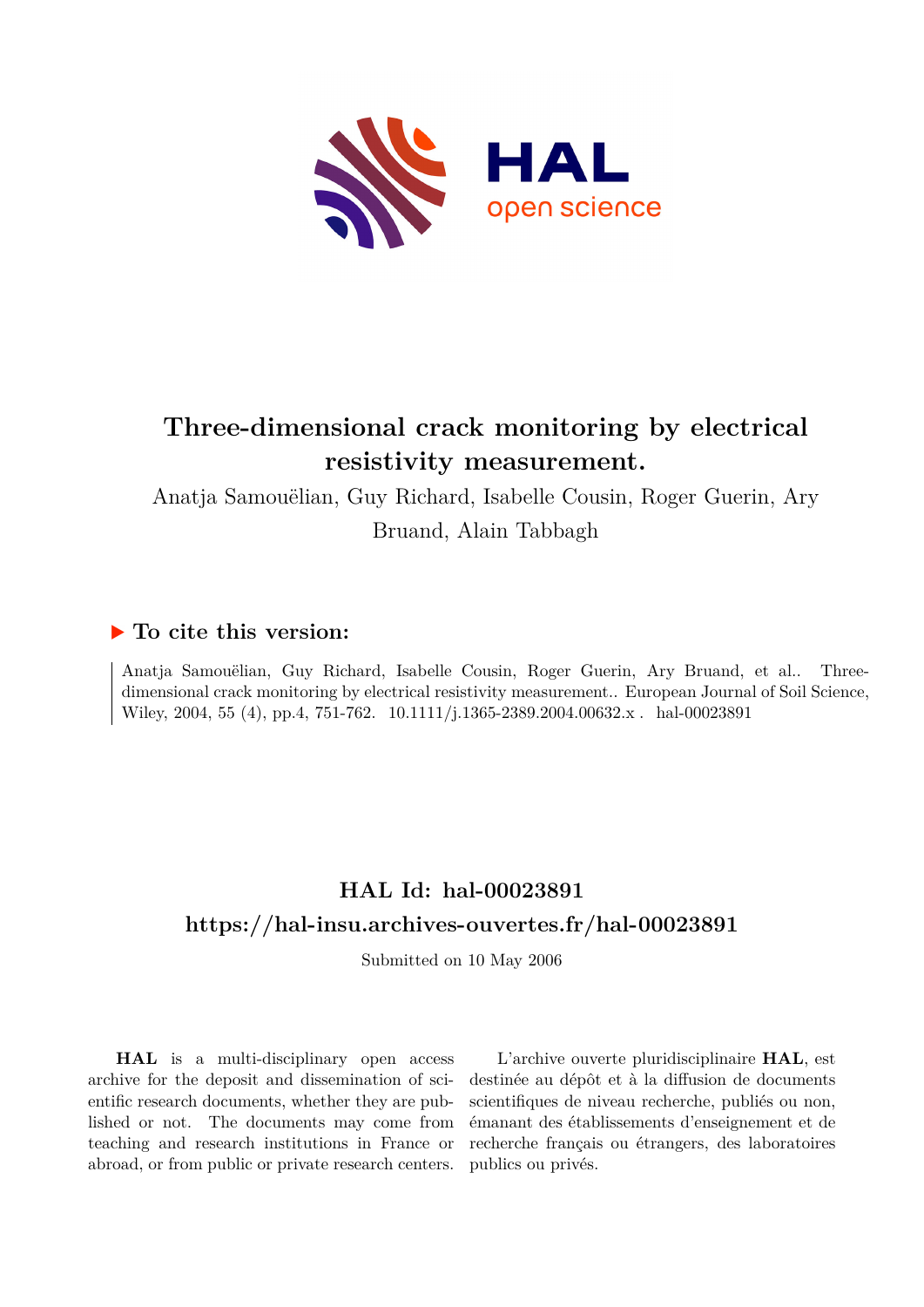# Three-dimensional crackmonitoring by electrical Resistivity measurement

A. SAMOUE LIAN a, G. RICHARD b, I. COUSIN a, R. GUERIN c, A. BRUAND d and A. TABBAGH c

A INRA, Unite´ de Science du Sol, BP 20619, 45166 Ardon,

B INRA Unite' d'Agronomie, rue Fernand Christ, 02007 Laon,

c UMR 7619 « Sisyphe », Case 105, 4 place Jussieu, 75005 Paris,

D ISTO, UMR 6113 CNRS-UO, Université d'Orléans, Géosciences, BP 6759, 45067 Orléans Cedex 2, France

#### **Summary**

Soil cracks formed by natural processes play a key role in water and gas transfer. Patterns of soil cracks are, however, difficult to characterize. Our aim here is to assess the effectiveness of three-dimensional electrical resistivity surveys in detecting soil crack networks. A three-dimensional electrical survey was carried out by a square array quadripole with Cu–CuSO4 electrodes (electrode spacing of3 cm). The measurements were made with two orientations (0° and 90°) on a block (26 cm x 30 cm x 40 cm) of soil while it dried for 18 days under controlled conditions. Two indexes, calculated from the apparent resistivity values, were evaluated to detect the degree ofso il heterogeneity: (i) an anisotropy index based on the ratio between the apparent resistivity at  $0^\circ$  and that at  $90^\circ$ ; and (ii) the angle-array orientation corresponding to the preferential anisotropic orientation (maximum resistivity). The anisotropy index provided information on the presence of cracks and the orientation for crack width >1mm in the first pseudo-depth (i.e. depth of investigation), while the angle-array orientation provided information on crack extension for the whole pseudo-depth. Information about the presence, position, orientation and extension of cracks can be obtained from an analysis of apparent resistivity obtained by a three-dimensional electrical survey. Such direct analysis will help the resistivity inversion to detect the crack network.

#### **Introduction**

Cracking of soil is related to shrinking and swelling and plays a significant role in the transport of water and gas. The geometry of soil cracks is usually described by one- and two-dimensional analyses (Hallaire, 1988; Stengel, 1988; Ringrose-Voase&Sanidad, 1996), whereas threedimensional description is required to relate the geometry of soil cracks to mass transfer characteristics (Vogel et al., 1993). The current methods available for the three-dimensional analysis of crack geometry are limited in various ways. As examples, the three-dimensional analysis of soil porosity by the study ofs erial sections (Cousin et al., 1996) is a destructive technique and requires the samples to be dried and impregnated with resin ; and X-ray tomography as used by Macedo et al. (1998) can be applied only to small samples under laboratory conditions. As a consequence, these techniques do not enable us to describe cracking dynamics when the soil dries or is rewetted. The geometrical analysis ofthe opening and closing of cracks requires a non-destructive method applicable both in the field and laboratory and on a wide range of volumes, thus enabling the study of crack geometry at different scales. Three-dimensional electrical prospecting is an emerging technique that can assess properties of both top- and subsoil non-destructively and at several scales. Using an adapted quadripole strategy, three dimensional electrical prospecting enables one to make the measurements directly over a wide range of soil volumes and to make three-dimensional analysis of their characteristics (Tabbagh et al., 2000). Three-dimensional electrical resistivity surveys are commonly collected by a network of in-line survey arrays, such as Wenner, Schlummberg, or Dipole-Dipole arrays (Xu & Noel, 1993; Oglivy et al., 1999; Zhou et al., 2002). Meheni et al. (1996) emphasize that the resulting apparent resistivity maps vary according to array orientation and electrical discontinuities. Indeed, asymmetric bodies and anisotropic materials exhibit different behaviours depending on which direction the current passes through them (Scollar et al., 1990). This is all the more true for a medium having contrasted resistivities, such as cracked soil. In this case, the electrical current does not encounter the same resistance when it passes perpendicularly to, or parallel with, resistant bodies such as cracks. Indeed, apparent resistivity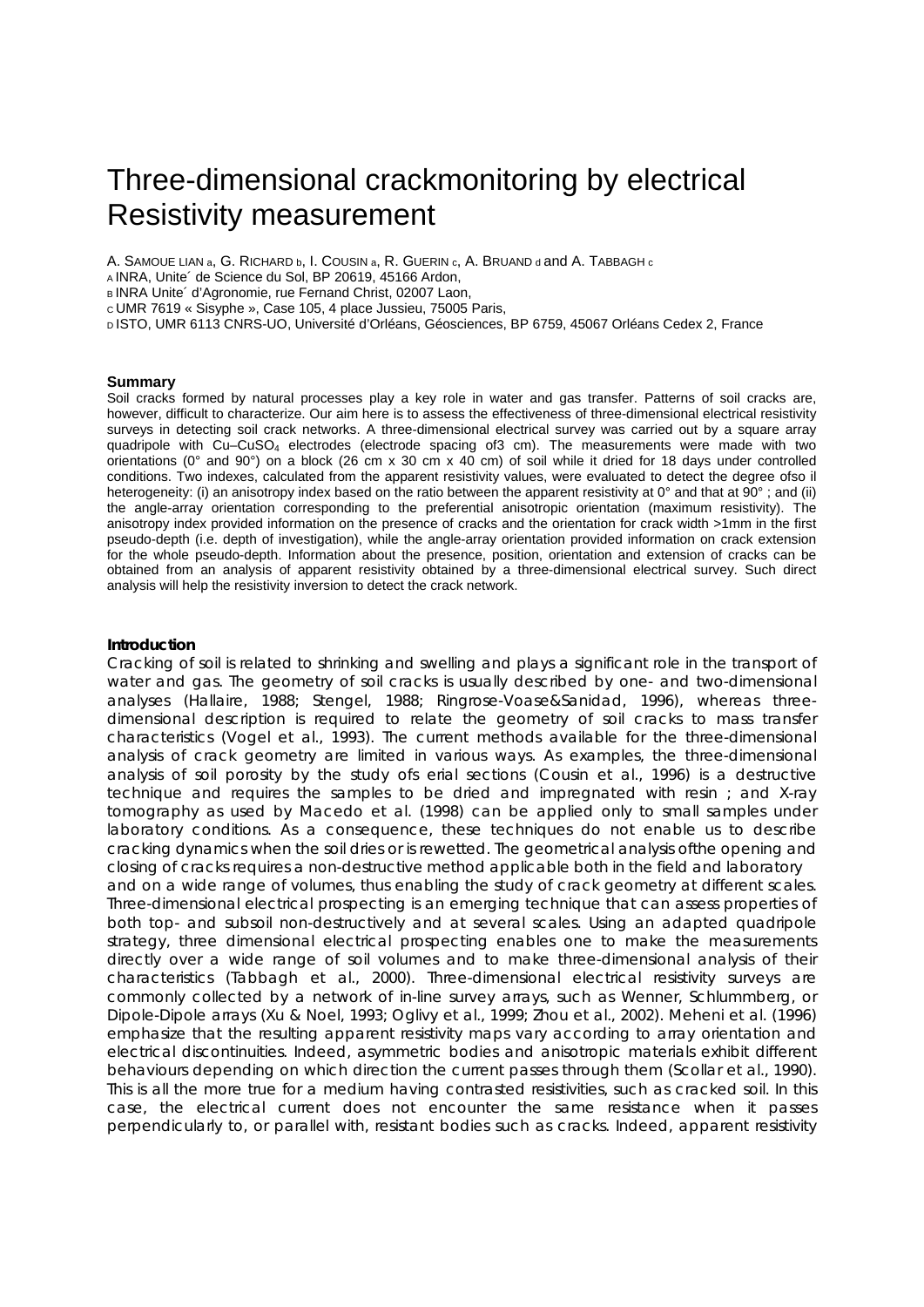depends on the location and orientation of the current source relative to the body under study (Bibby, 1986). Chambers et al. (2002) emphasized that in a heterogeneous medium, threedimensional electrical resistivity model resolution was sensitive to the orientation of the electrode configuration. Habberjam & Watkins (1967) showed that the square array provides a measurement ofresistiv ity less dependent on orientation than that given by an in-line array. Previous work by Samouelian et al. (2003) emphasizes the need for significant advances in the mathematical inversion of apparent resistivity relating to electrical heterogeneities such as cracks. So we can get more accurate three-dimensional inversion in a context of soil cracking, we have chosen to improve the acquisition of three dimensional electrical resistivity data by using a square array quadripole.

This work is part ofa study that aims to monitor the spatial and temporal progression of the soil cracking pattern by three dimensional electrical resistivity prospecting. We first assess the ability to detect soil cracks through three-dimensional apparent electrical resistivity, before focusing on the progression of the soil cracking pattern during drying.

## **Materials and methods**

### *Soil*

The experiment was done on a soil block  $(x = 26$  cm,  $y = 30$  cm,  $z = 40$  cm) collected at the INRA Experimental Centre at Mons-en-Chaussée (Somme, France). The soil, formed from loess, is an orthic Luvisol (Richard et al., 2001). The soil block was sampled from the surface in a place where the soil had been compacted by traffic under wet conditions. The soil was initially massive with a volumetric water content of 0.43 and a bulk density of 1.60 g cm\_3. The experiment was done during summer, and the sample, enclosed in a box, dried out through the upper surface only. The soil block was dried for 18 days : in the afternoon for 4 hours daily in the open air and then in the laboratory at controlled conditions of both temperature (20–22°C) and relative humidity (55– 65%) for the rest of the time. After a drying period of 18 days, the volumetric water content was 0.34. During the drying, air-filled porosity increased, with cracks appearing at the soil surface and spreading downwards. The measurements were taken in the morning either daily or every two days according to crack development to record electrical resistivity measurements at similar temperatures. In this way, we obtained a set of 12 electrical resistivity measurements over the 18 day drying period.

## *The principles of the three-dimensional electrical measurement*

We used a pair of near-orthogonal current source electrode arrays to acquire the threedimensional resistivities. This type of square quadripole avoids directional preferences introduced by an in-line electrode layout. As shown in Figure 1(a), the current electrodes A and B and potential electrodes M and N are not on the same line of measurement but on two parallel lines, so that they form a square. For each square two electrode configurations were used at 90° to each other. The first pseudo-depth (i.e. depth of investigation) was recorded at the shortest interelectrode spacing a (Figure 1b). When the inter electrode spacing increased by a to 2a, the measurements corresponded to the second pseudo-depth investigation. As the inter-electrode spacing increased to 3a, 4a, 5a, 6a and 7a, the corresponding pseudo-depth was, respectively, 3, 4, 5, 6 and 7. For each spacing, the maximum number of squares was used within the 8x8 grid – i.e. 49 for the smallest spacing and 1 for the largest (Figure 1b). The number of data decreased as the depth increased, i.e. when the inter-electrode spacing increased. The apparent electrical resistivity (*p*) measurements corresponding to the array orientation  $\alpha = 0^{\circ}$  or 90° were denoted  $p_{0}$ <sup>o</sup> and  $p_{90}$ °, respectively, and expressed in  $\Omega$ m.

The experiment was performed by eight inline Cu–CuSO4 electrodes installed in the central part ofthe 8x8 grid with a spacing of 3 cm. As a consequence the measurement area was 21 cm x 21 cm. The minimum inter-electrode spacing a was 3 cm, which was judged from a previous experimental display by Samouelian et al. (2003) to be adequate for detecting cracks 1mm wide. Cracks were detected by their resistive electrical signal compared with boxing. All the measurements were taken with specific electrodes, manufactured from small, saturated, cone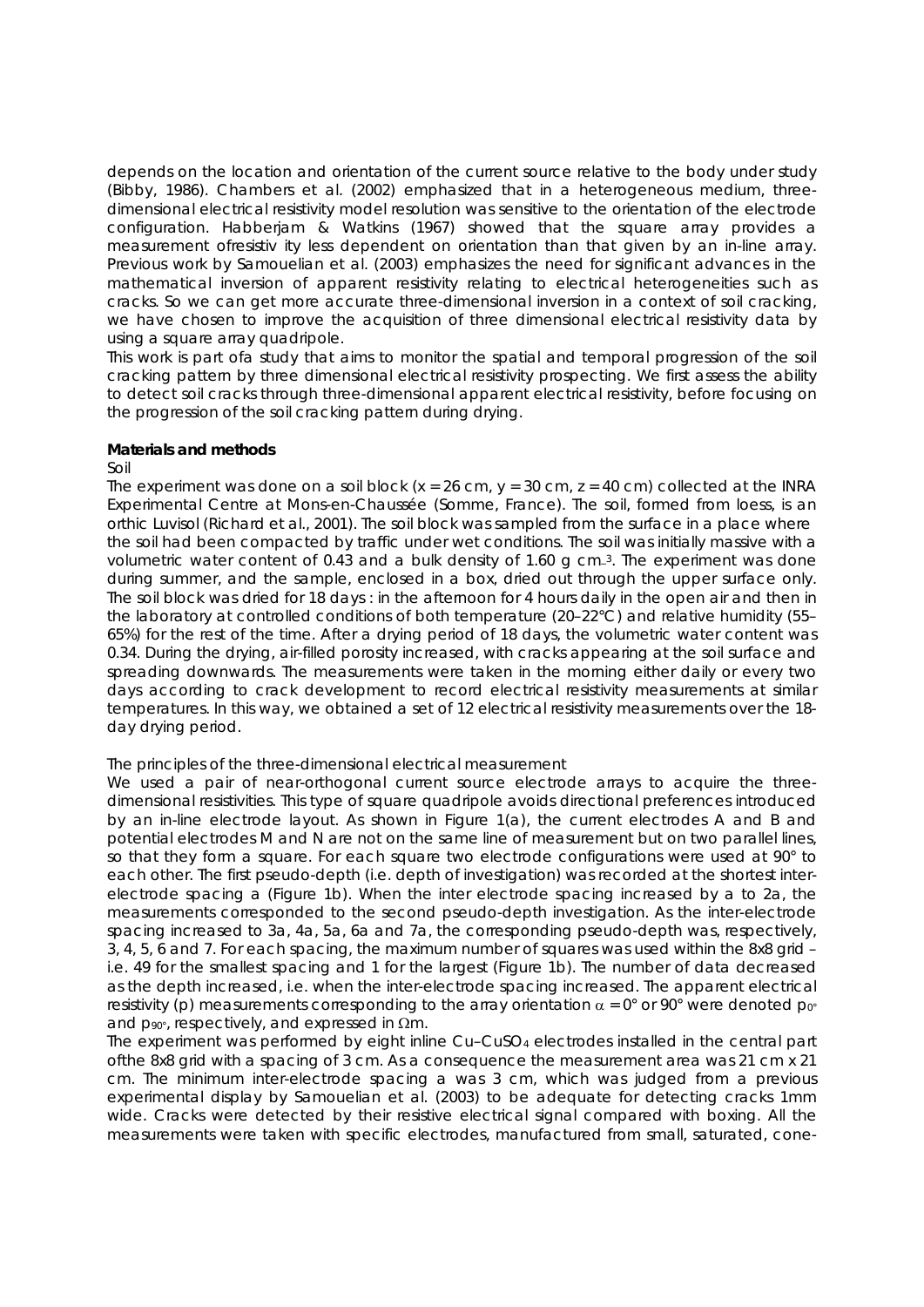shaped ceramic cups (2mm external diameter) linked to a Cu-CuSO<sub>4</sub> complex as proposed by Samoue¨ lian et al. (2003). The copper wire had a section of 0. 6mm, and the concentration of the CuSO4 solution was 0.05M. The ceramic cup was joined to a transparent plastic rigid tube (3mm external diameter and 2mm internal diameter). The saturated ceramic cup placed on the soil surface facilitated a wet contact at given points. Measurements were made with a programmable multi-electrode system (Multinode) and a resistivity meter (Syscal R1 Plus, Iris Instrument, Orléans). The experiment lasted 41 minutes. It resulted in 280 measurements distributed among seven pseudodepths. Each pseudo-depth contained the electrical resistivity related to  $p_0$ <sup>o</sup> and  $p_{90}$ <sup>o</sup> acquisition. Thus one half of the total number of acquisitions for each pseudo-depth corresponded to  $p_{0}$ °, and the other half to  $p_{0}$ °. The first pseudo-depth (electrode interspacing  $a = 3$  cm) comprised 98 measurements, 49 of them corresponding to  $p_0$ <sup>2</sup> and 49 to *p*90°. The other pseudo-depths studied had electrode interspacing of6, 9, 12, 15, 18 and 21 cm and contained, respectively, 72, 50, 32, 18, 8 and 2 measurements. The seventh pseudo-depth was not taken into account because it contained only two values, one for each array orientation.



**Figure 1** Square array configuration: (a) the location of the current (A and B) and potential (M and N) electrodes for the two array orientation and (b) inter-electrode spacing corresponding to the different pseudo-depths PD1 to PD6, with the number of acquisitions for each square array orientation specified.

#### **Results and discussion**

Description of the crack network at the soil surface at the end of the experiment Figure 2 shows the cracking network pattern after desiccation at the end of the experiment. The top surface of the block was divided into square areas 3 cmx3 cm numbered from 1 to 49. The length of the area side corresponded to the smallest inter electrode spacing  $(a\frac{1}{4}3 \text{ cm})$ , i.e. the electrode square array position for the first pseudo-depth. The cracks had various widths, lengths and orientations (Figure 2). We determined the mean crack width (mm) and the area proportion within each unit area. The binary photography showed the cracks in black and the solid parts in white. We evaluated the mean crack width for each unit area by manually counting the number of pixels perpendicular to the crack direction, and we calculated the crack proportion by comparing the proportion of black pixels to white ones. As expected, crack width increased with the proportion of surf ace cracks and the two variables were closely related (*r* = 0.93, *n* = 49). The three widest cracks were linked to the major triple point located in unit area 19 (Figure 2).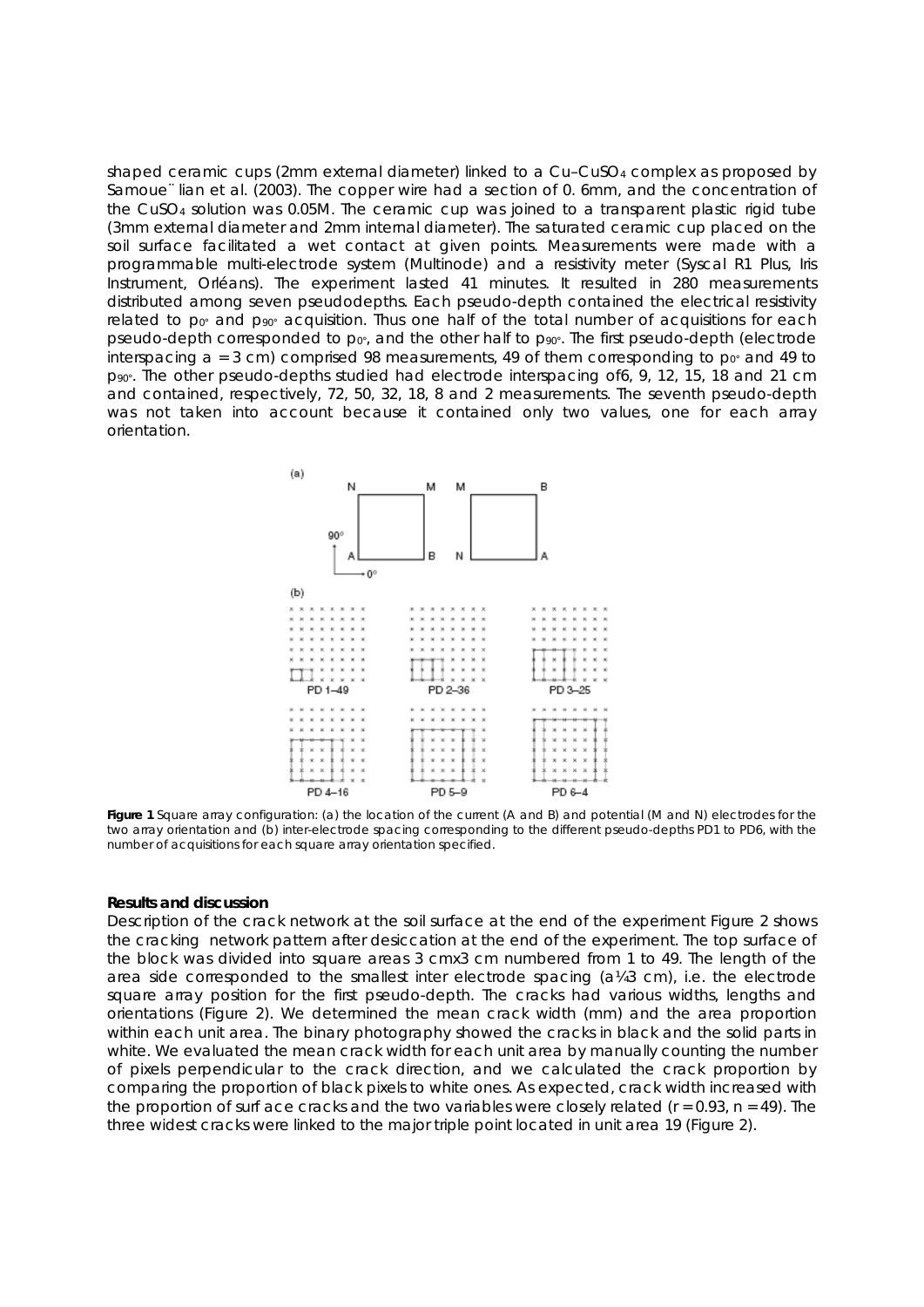#### *Overall description of the change in 3D apparent resistivity data*

The mean apparent resistivity and the median, minimum, maximum, and the standard deviation were calculated for each set of data corresponding to each of the six pseudo depths (PD1 to PD6) at the initial and final stages and the two array directions ( $p_0$ ° and  $p_{90}$ °) (Table 1). At the initial stage, the mean and the median increased slightly with pseudo-depth whatever the direction of the array. We attribute this slight increase to side-effects during measurement that may have been caused by the small thickness of the soil sample compared with the wide interelectrode spacing. The standard deviation remained small and similar for pseudo-depths PD1 to PD5, and was even smaller for pseudo-depth PD6 (Table 1). Maximum and minimum values of *p* were 54 and 12Ωm, respectively. At the final stage, the mean and median varied less as a function of pseudo-depth than at the initial stage and there was no progressive increase from PD1 to PD6. Maximum and minimum *p* values of 128 and 6Ωm, respectively, were from the first pseudo-depth. The mean apparent resistivity for all the pseudo-depths and for the two array orientations was 27 $\Omega$ m for the initial stage and 44 $\Omega$ m for the final stage. The values of r recorded at the initial and final stages are plotted in Figure 3 with respect to the pseudo-depth. Compared with the initial stage, r was more variable. Such dispersion of the *p* values indicates the emergence of electrical heterogeneities.



**Figure 2** Binary image of the top surface of the block showing the cracking network pattern after desiccation at the end of the experiment. The grid nodes correspond to the electrode position and the square cells to the unit areas for the first pseudo-depth.

#### Spatial distribution of three-dimensional apparent resistivity at the end of the experiment

Figure 4 shows horizontal sections of r values at each pseudo depth at the end of the experiment and for the two array orientations. Each *p* measurement was attributed by convention to the geometric centre point of the square array shown in Figure 1. Though the soil volume investigated increased with the pseudo-depth, the size of the representative maps decreased because the acquisition quadripoles are overlapped with depth, and the unit area representation remained constant (Figure 1). The patterns of resistivity displayed in the sections corresponding to the two array directions are different. Indeed, a large r for one array orientation usually corresponds to a small *p* for the other. The variation of *p* corresponds to local *p* anomalies. The shapes of the anomalies are roughly similar at pseudo-depths 1–5 when recorded with one array direction. The two resistivity patterns were similar for the sixth pseudo depth.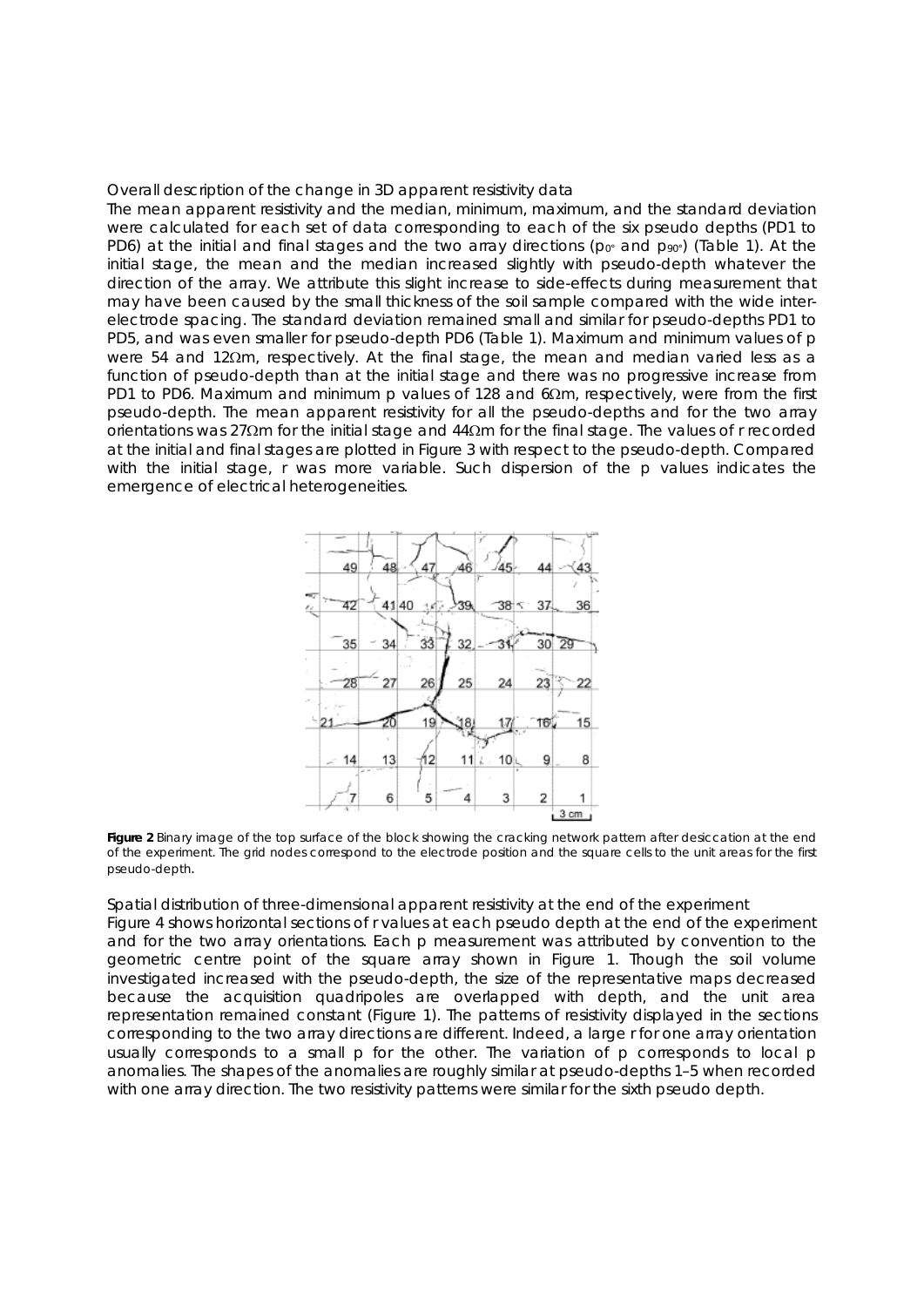final stages for the six pseudo-depths

|                    |         | Initial stage |                 |      |      |      |              | Final stage |                 |      |               |      |              |
|--------------------|---------|---------------|-----------------|------|------|------|--------------|-------------|-----------------|------|---------------|------|--------------|
|                    |         | PD1           | PD <sub>2</sub> | PD3  | PD4  | PD5  | PD6          | PD1         | PD <sub>2</sub> | PD3  | PD4           | PD5  | PD6          |
| $\rho_{0}$ .       | Mean    | 21            | 26              | 31   | 36   | 40   | 44           | 44          | 43              | 44   | 52            | 53   | 58           |
|                    | Median  | 21            | 25              | 30   | 35   | 40   | 44           | 43          | 39              | 40   | 53            | 57   | 59           |
|                    | Minimum | 14            | 20              | 26   | 31   | 36   | 44           | 6           | 21              | 31   | 31            | 36   | 55           |
|                    | Maximum | 34            | 37              | 40   | 41   | 45   | 46           | 128         | 91              | 73   | 75            | 69   | 61           |
|                    | SD      | 4             | 3               | 3    | 3    | 3    | $\mathbf{1}$ | 26          | 16              | 12   | 13            | 10   | 2            |
| $\rho_{90}$        | Mean    | 19            | 24              | 28   | 35   | 43   | 53           | 47          | 47              | 40   | 42            | 51   | 58           |
|                    | Median  | 19            | 23              | 28   | 34   | 41   | 52           | 41          | 41              | 41   | 35            | 44   | 56           |
|                    | Minimum | 12            | 18              | 22   | 28   | 39   | 51           | 9           | 10              | 16   | 25            | 37   | 56           |
|                    | Maximum | 25            | 28              | 36   | 42   | 51   | 54           | 108         | 108             | 65   | 67            | 76   | 61           |
|                    | SD      | 3             | 3               | 4    | 4    | 4    | $\mathbf{1}$ | 27          | 16              | 14   | 14            | 14   | $\mathbf{2}$ |
| AAI                | Mean    | 1.16          | 1.13            | 1.12 | 1.05 | 0.95 | 0.85         | 1.71        | 1.58            | 1.41 | 1.47          | 1.15 | 1.00         |
|                    | Median  | 1.07          | 1.13            | 1.06 | 1.03 | 0.97 | 0.84         | 1.06        | 1.18            | 0.92 | 1.48          | 1.29 | 1.04         |
|                    | Minimum | 0.57          | 0.80            | 0.73 | 0.74 | 0.71 | 0.82         | 0.07        | 0.38            | 0.50 | 0.48          | 0.47 | 0.90         |
|                    | Maximum | 2.57          | 1.67            | 1.84 | 1.35 | 1.16 | 0.89         | 9.63        | 7.54            | 4.64 | 2.84          | 1.86 | 1.08         |
|                    | SD      | 0.43          | 0.24            | 0.25 | 0.20 | 0.14 | 0.03         | 2.01        | 1.51            | 1.08 | 0.78          | 0.43 | 0.08         |
| $\alpha_{\rm max}$ | Mean    | 43            | 42              | 42   | 44   | 48   | 50           | 46          | 42              | 43   | 40            | 43   | 46           |
|                    | Median  | 45            | 40              | 45   | 45   | 45   | 50           | 45          | 40              | 45   | 35            | 40   | 45           |
|                    | Minimum | 20            | 30              | 30   | 35   | 40   | 50           | 5           | 10              | 10   | $\mathbf{20}$ | 30   | 45           |
|                    | Maximum | 60            | 50              | 55   | 55   | 55   | 50           | 85          | 70              | 65   | 65            | 65   | 50           |
|                    | SD      | 10            | 6               | 6    | 6    | 6    | 0            | 24          | 18              | 15   | 16            | 12   | $\mathbf{2}$ |

Table 1 Mean, median, minimum, maximum and standard deviations (SD) of  $p_{0}$ <sup>0</sup>,  $p_{90}$ <sup>o</sup>, apparent anisotropic index (AAI) and  $\alpha_{\text{max}}$ , at the initial and final stages for the six pseudo-depths



**Figure 3** Initial and final measurement distributions for the six pseudodepths.

We assumed that the complementary distribution of apparent resistivity was related to the change of the soil structure due to drying. Indeed at the final stage air-filled porosity increased and a crack network appeared at the soil surface. Using the two array orientations  $\alpha = 0^{\circ}$  and  $\alpha =$ 90°, we calculated a dimensionless apparent anisotropic index (AAI) as follows :

$$
AAI = \frac{\rho_0}{\rho_{90^\circ}}.
$$

The determination ofthe electrical anisotropy index proved suitable since it highlighted the presence of heterogeneity. It also enabled the electrical resistivity measurements to be summarized on a single map for each pseudo-depth (Figure 5). When  $p_0$ <sup>2</sup> and  $p_{00}$ <sup>2</sup> are similar, AAI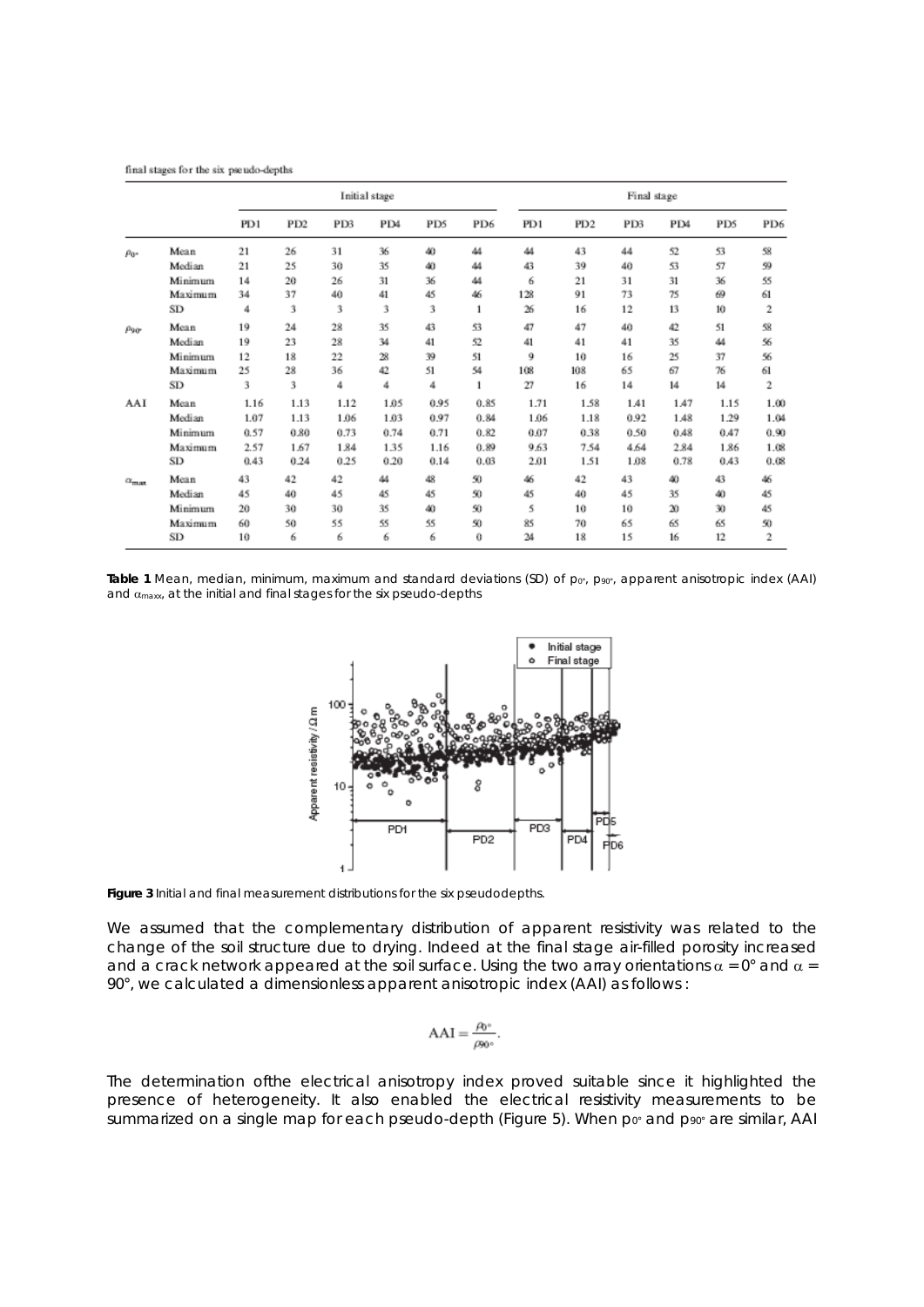is close to 1 and the soil volume investigated is homogeneous, and there is no electrical heterogeneity. The major anisotropic zones were indicated by large and small AAI. As expected, they were found more at the soil surface than at depth: AAI ranged from 0.07 to 9.63 at pseudodepths 1, 2 and 3. Minimum AAI increased with pseudo-depth whereas maximum AAI decreased with it (Table 1), because the size of the array was probably larger than the extent of the cracks.

#### *Using the apparent anisotropic index for crack detection*

In terms of electrical resistivity, cracks are anisotropic discontinuities in the electrical field. As a consequence, AAI can be considered as an indicator for crack detection. We calculated the average AAI at the final stage and the mean crack width for each unit area by using the crack network shown in Figure 2. The cracks that did not cross the in-line measurement MN were also taken into account. The in-line measurement MN represented the space between the electrodes M and N where electrical potential is measured. Figure 6 shows the variation of AAI with respect to mean crack width per unit area. When AAI=1, the soil volume investigated was isotropic; when AAI ≠ 1, the volume contained anisotropic electrical heterogeneities. When crack width was >1 mm, AAI values were either larger than 2.83 or less than 0.42 (Figure 6). These two thresholds are linked ; indeed one is the inverse ratio of the other. The first threshold was called *I*<sub>csup</sub> and the second one *I*<sub>cinf.</sub> Most cracks with a width <1 mm, including all those that did not cross the MN in-line measurements, had an AAI value, between *I<sub>cinf</sub>* and *I<sub>csup</sub>*. The limited extent of such cracks laterally and with depth does not lead to strong electrical heterogeneity.

We also examined the relation between AAI and preferential crack orientation (Figure 7). Three cases were distinguished : (i) when the crack had a preferential orientation close to 90°, AAI>1, (ii) when the orientation was close to 45°, AAI $\equiv$ 1, and (iii) when the orientation was close to 0°,  $AAI<1$ .

We constructed the map in Figure 8 by considering that elements with  $\frac{1}{\text{C}}$  Icinf<AAI<Icsup had no crack recognizable with the electrode interspacing and array geometry used in this study. For unit areas with AAI<*I*<sub>cinf</sub> or AAI>*I*<sub>csup</sub>, cracks were considered to be present and to be separated according to their preferential orientation ( $\alpha = 0^{\circ}$  or 90°). Cracks oriented at 45° were not detected, because their AAI was included within *Icinf* and *Icsup*. Comparison of the crack network pattern shown in Figure 2 (the cracks not crossing the in-line measurement MN are excluded) with this map of AAI for each units shows that the triple point is clearly recognized at the limit of three zones with two distinct cracking orientations. Moreover, AAI values reflected the orientation of main cracks that were recognized at the soil surface. However, cracks with  $\alpha \approx 45^\circ$ , as in unit areas 7, 46 and 47 (Figure 2), or cracks that do not cross the in-line measurement MN, as in unit areas 21, 28 and 49, were not detected. The AAI is directly calculated by the mean experimental data and as a consequence, the *I*<sub>cinf</sub> and *I*<sub>csup</sub> threshold values given in this paper cannot be applied to another soil or different experimental conditions. Moreover, *I*<sub>cinf</sub> and *I*<sub>csup</sub> were defined with regard to the soil surface photograph and our observations (Figure 6), and they were used for only the first pseudo-depth. Indeed, observation of the soil surface gave an initial approximation of the cracking network, which was linked for reasons of accuracy only to the first pseudo-depth, since this was the smallest soil volume studied.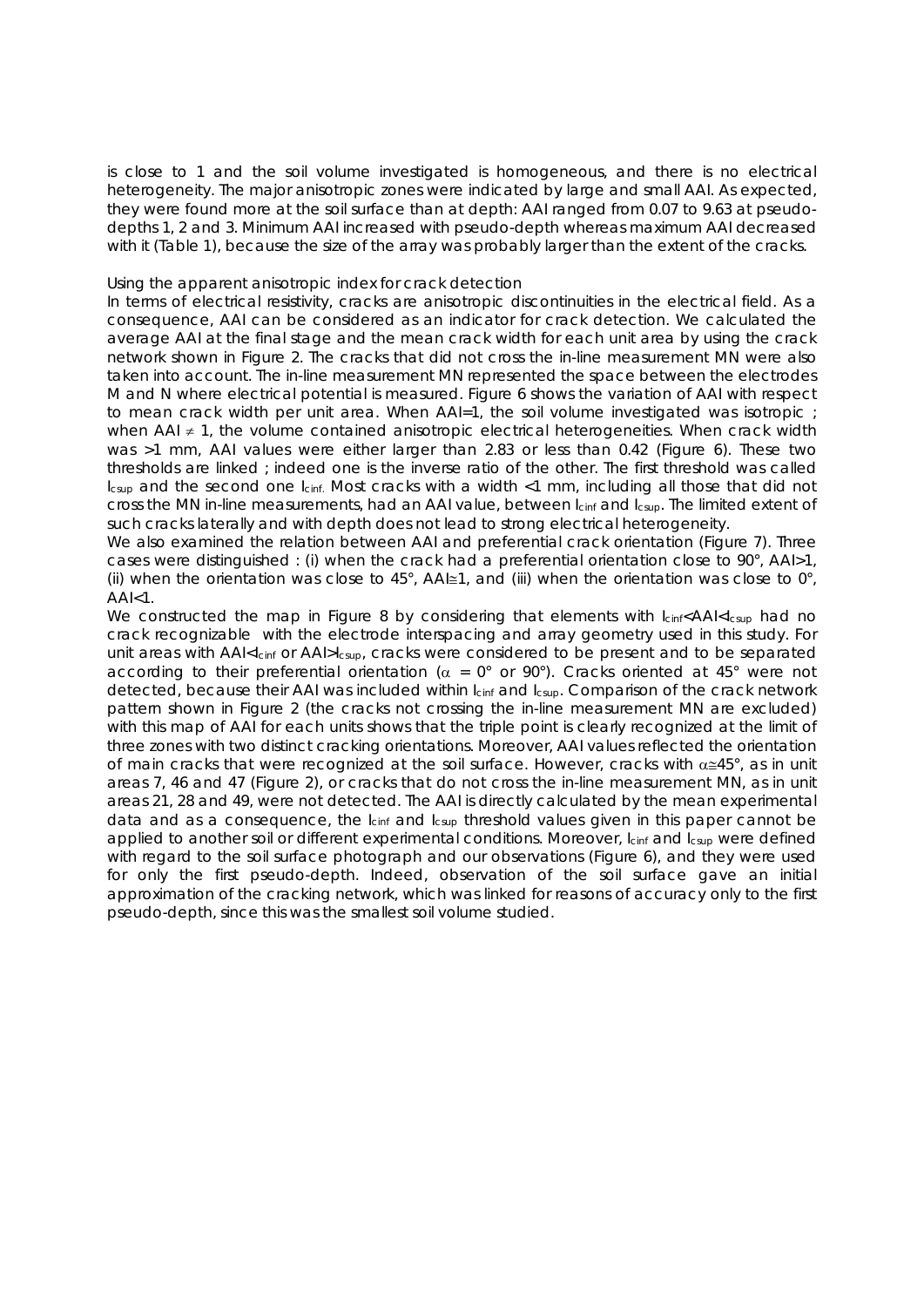

**Figure 4** Apparent electrical resistivity distribution at the final stage.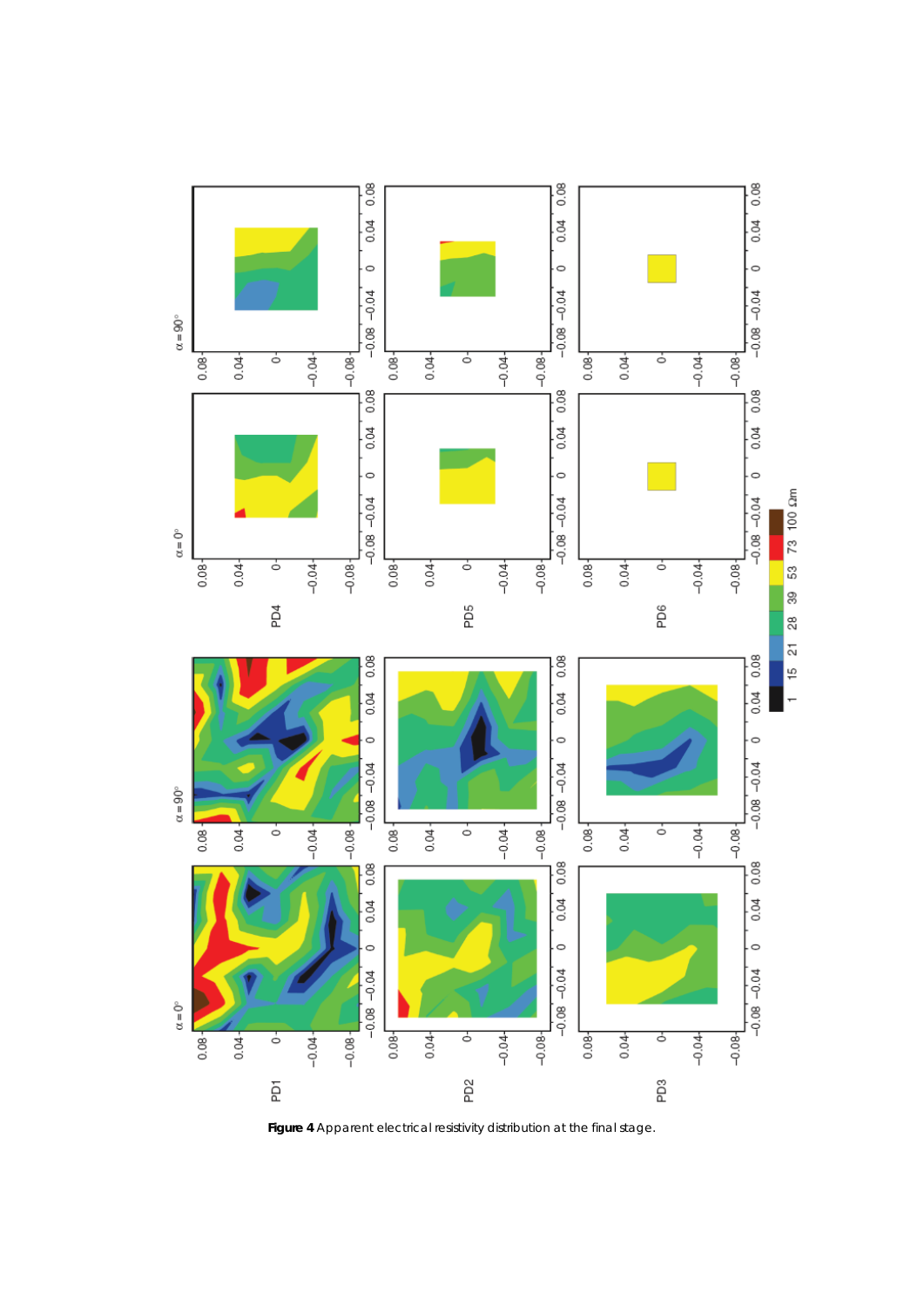

**Figure 5** Spatial distribution of the apparent anisotropic index (AAI) at the final stage for the six pseudo-depths (PD1 to PD6).

## *Use of the preferential anisotropic orientation for crack detection*

The AAI calculated from the first pseudo-depth data and *Icinf* and *Icsup*, which were defined on the basis of surface observation, can be considered as an initial approximate description of the crack network. The apparent resistivity distribution is highly dependent on the orientation of the current source with respect to the anisotropy of electrical heterogeneity. To go further with our analysis, we calculated the array orientation corresponding to the maximum apparent resistivity values, αmax-array orientation. The primary data set was transformed by the rotation matrix **R** defined as follows :

$$
\mathbf{R} = \begin{bmatrix} \cos \alpha & \sin \alpha \\ -\sin \alpha & \cos \alpha \end{bmatrix},
$$

where  $\alpha$  is the angle relative to the measurement grid. The resistivity values  $p_{\alpha}$  and  $p_{\alpha+90^{\circ}}$ calculated using Equation (3) form our data set :

$$
\begin{bmatrix} \rho_{\alpha} \\ \rho_{\alpha+90^{\circ}} \end{bmatrix} = \mathbf{R} \begin{bmatrix} \rho_{0^{\circ}} \\ \rho_{90^{\circ}} \end{bmatrix}.
$$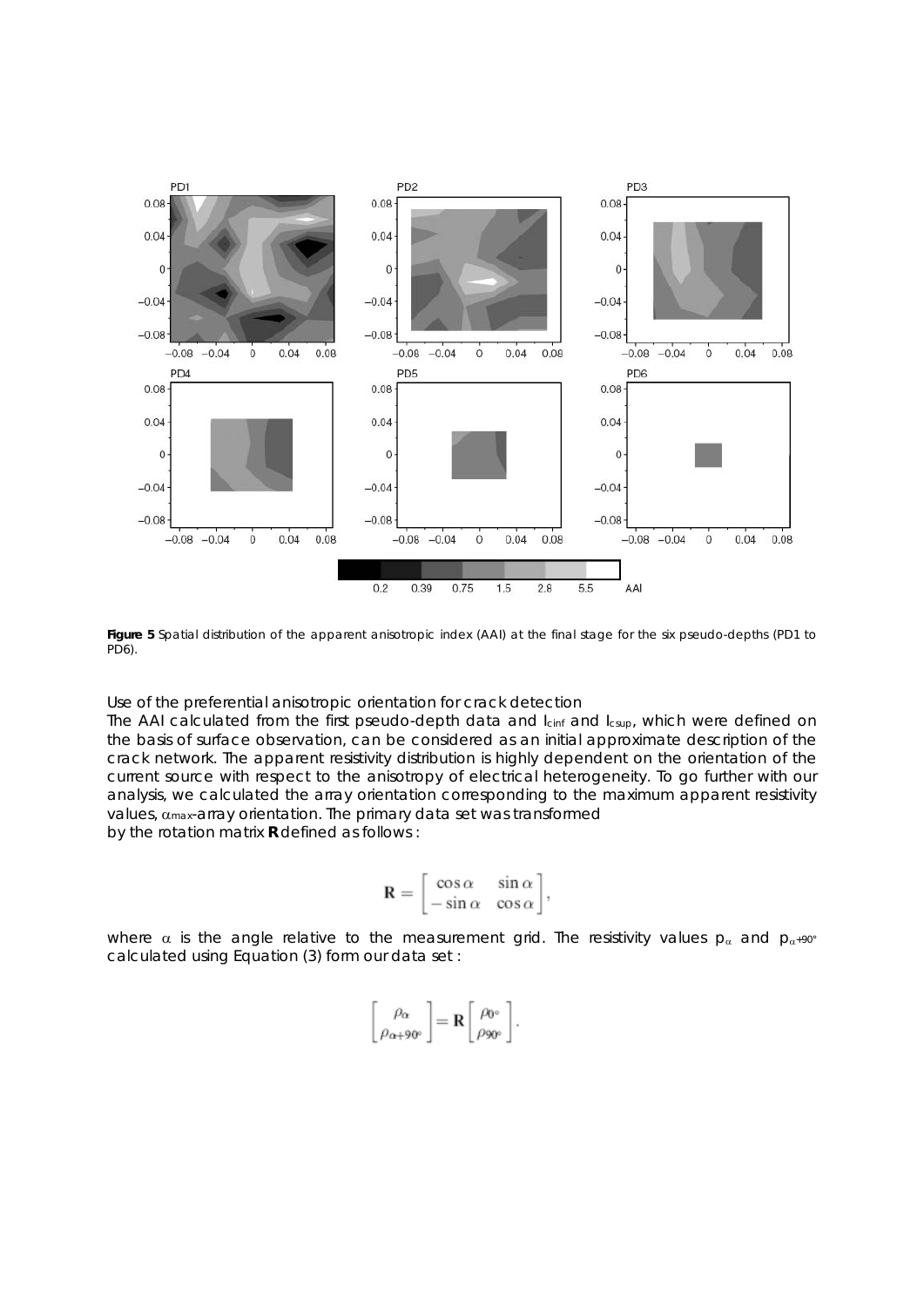

**Figure 8** Mean crack orientation at the final stage : white squares represent units with Icinf<AAI<Icsup, grey squares represent units with AAI>Icsup, and black squares represent units with AAI<Icinf.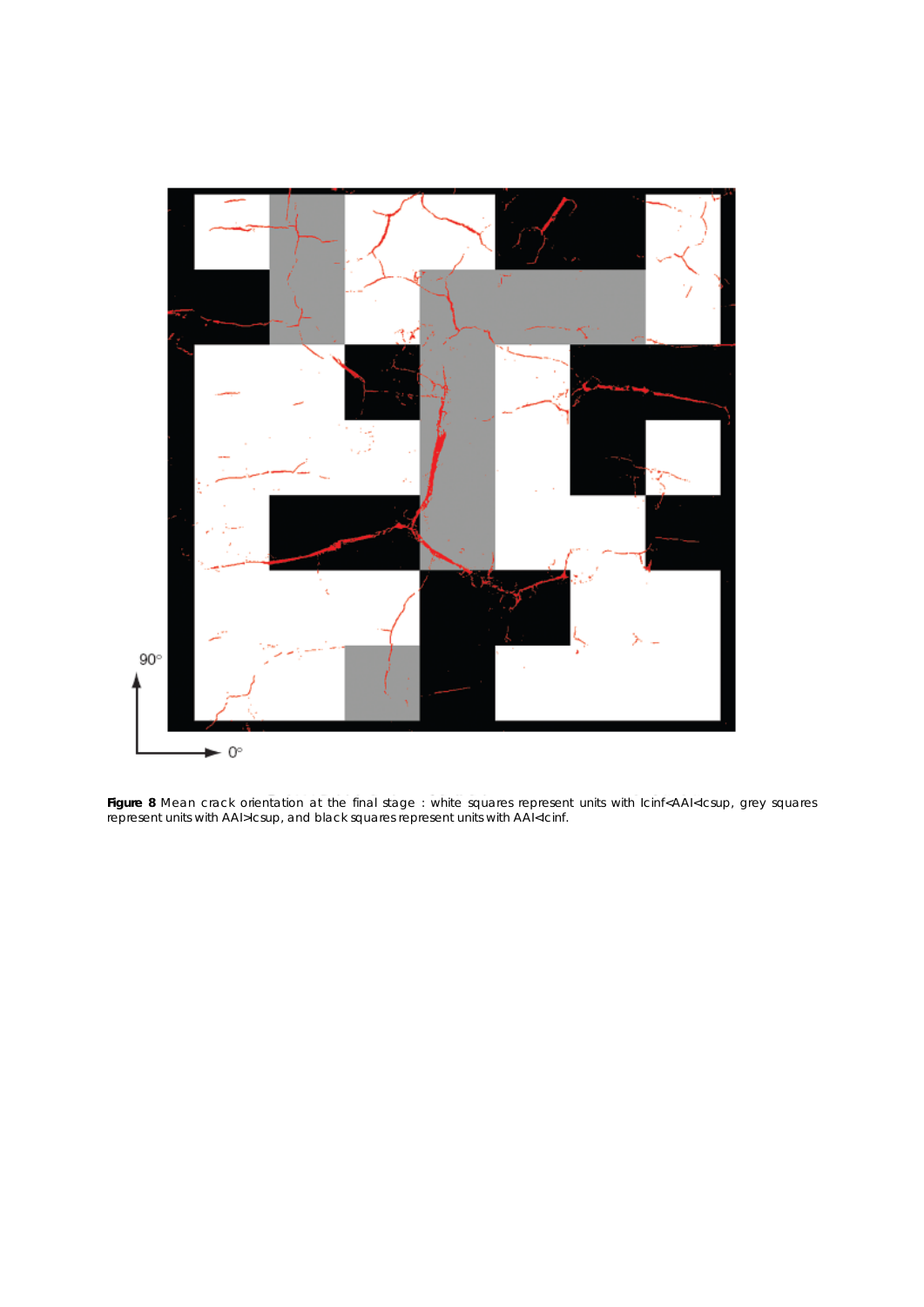

**Figure 6** Variation ofthe apparent anisotropic index with respect to average crack width within each unit area: & cracks that do not cross and & cracks that cross the in-line MN (Icinf and Icsup are the two thresholds determined for crack identification >1 mm).



**Figure 7** Anisotropic apparent index and main crack orientation.

These data were calculated for a values, at 5° intervals from 0° to 90°. The rotation matrix highlighted particular features such as the position and orientation of a resistivity discontinuity. Figure 9 shows the calculated apparent resistivity according to Equation (3) of three theoretical situations of apparent resistivities: *p*0° = *p*90° = 27Ωm, *p*0° = 15Ωm and *p*90° = 70Ωm, and *p*90°70Ωm and *p*90° = 15Ωm. In an isotropic medium ( *p*0° = *p*90°), the maximum calculated apparent resistivity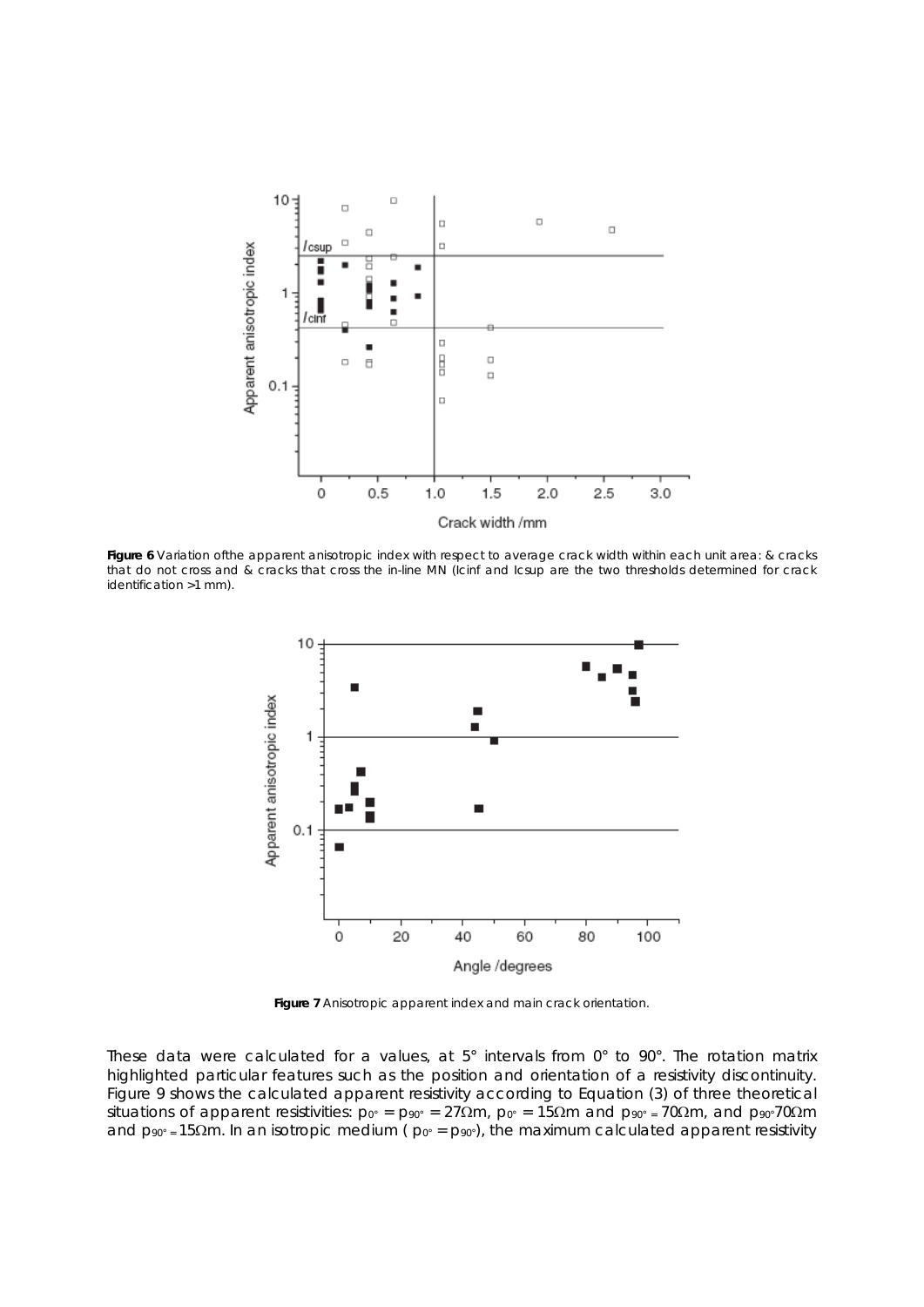value is recorded for  $\alpha = 45^{\circ}$ . In an anisotropic medium  $p_0 \neq p_{90}$ ; the maximum calculated resistivity value is recorded for  $\alpha \neq 45^{\circ}$ . The crack is also oriented perpendicular to the value of  $\alpha$ for which the apparent resistivity recorded is maximal. Thus, the value at  $\alpha$ max provides information on crack orientation. Based on calculations of  $\alpha$ max using an experimental data set we can conclude that, when  $\alpha_{\text{max}} = 45^{\circ}$ , the medium does not include anisotropic electrical heterogeneity ; and when  $\alpha_{\text{max}} \neq 45^{\circ}$ , it includes anisotropic electrical heterogeneity whose orientations can be determined.

For our experimental dataset, we calculated  $\alpha_{\text{max}}$  for each unit area and each pseudo-depth (Table 1). The results show that the mean  $\alpha_{\text{max}}$  and its median were close to 45° whatever the pseudo-depth. On the other hand, the results also show that the range of  $\alpha_{\text{max}}$  and its standard deviation decreased as the pseudo-depth increased. This indicates that  $\alpha_{\text{max}}$  converged at 45° when the pseudo-depth increased, with a corresponding reduction of anisotropic electrical heterogeneity when the volume investigated increased. For the first pseudo-depth, the  $\alpha_{\text{max}}$ values ranging between 40° and 50° corresponded to the unit areas where  $I_{\text{c}}/A$ AI< $I_{\text{cusp}}$  (Figures 5 and 10a) and can be considered as an isotropic medium. The  $\alpha_{\text{max}}$  values ranging from 0° to 35° and from 55° to 90° corresponded to an anisotropic medium where cracks were present. The anisotropy directions illustrated in Figure 10(a) for the first pseudo-depth agree with the crack directions shown in Figure 8. The orientation of the electrical heterogeneity in unit areas 18, 19 and 11 agrees closely with the geometry of cracks linked to the major triple point. In unit areas 29 and 30, the orientations also correlated well with the crack orientation shown in Figure 8. Between the first and the second pseudo-depth, the orientation of electrical heterogeneity was preserved or shifted to 45° but never inverted. The third pseudo-depth showed a single major electrical heterogeneity oriented at 75° and located in three neighbouring unit areas. The following pseudo-depths, 4, 5 and 6, displayed an orientation  $\alpha_{\text{max}}$  converging at 45°. In Figure 10(a), all the  $\alpha_{\text{max}}$  values at the various pseudo depths were calculated for unit areas with a size corresponding to the smallest. However, the effective unit area increased with increasing depth, leading to overlapping of the area units. In Figure 10(b), the  $\alpha_{\text{max}}$  values were calculated for areas corresponding to the unit area of the second pseudo-depth (36 cm2). Thus, four maps were required to represent all the apparent resistivity measurements at the second pseudodepth. Only cracks >1mm were overwritten in Figure 10(b). The ringed crack in Figure 10(b) corresponded to the widest crack of the major triple point and showed a preferential orientation of 90\_. Maps 1, 2, 3 and 4 show orientations of this crack at, respectively, 80°, 80°, 65° and 45°. Thus, in map 4 the unit area containing the major crack was not clearly identified as a crack since  $\alpha_{\text{max}}$  = 45°. Generally, cracks >1mm are detected except when (i) crack orientation is equal to 45°, or (ii) cracks do not cross the MN in-line measurement. In these two cases, the unit area is not different from that of a non-cracked area.

When the inter-electrode spacing increased from *a* to 2*a* (second pseudo-depth), only the major cracks were distinguished. The widest cracks were detected down to the third pseudodepth. Cracks spread downwards into the soil with a preferential orientation initiated from the surface. It can be assumed that as mean crack width increased, the corresponding crack depth increased also. As the pseudo-depth increased, the soil volume investigated also increased and the related influence of the cracks decreased. The electrical signal then became less disturbed by the heterogeneity.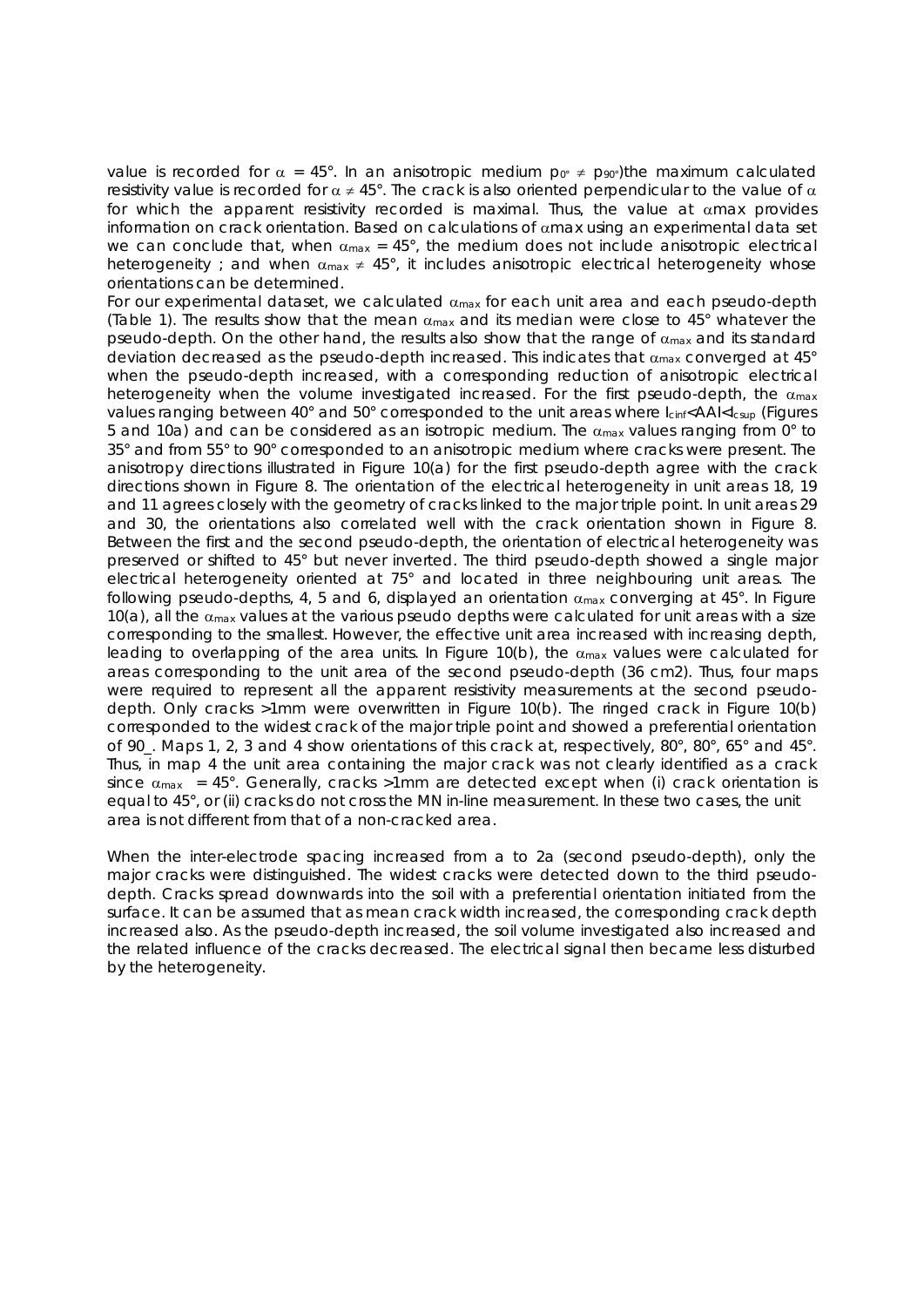

Figure 9 Variation of the apparent resistivity measurement with the square array orientation.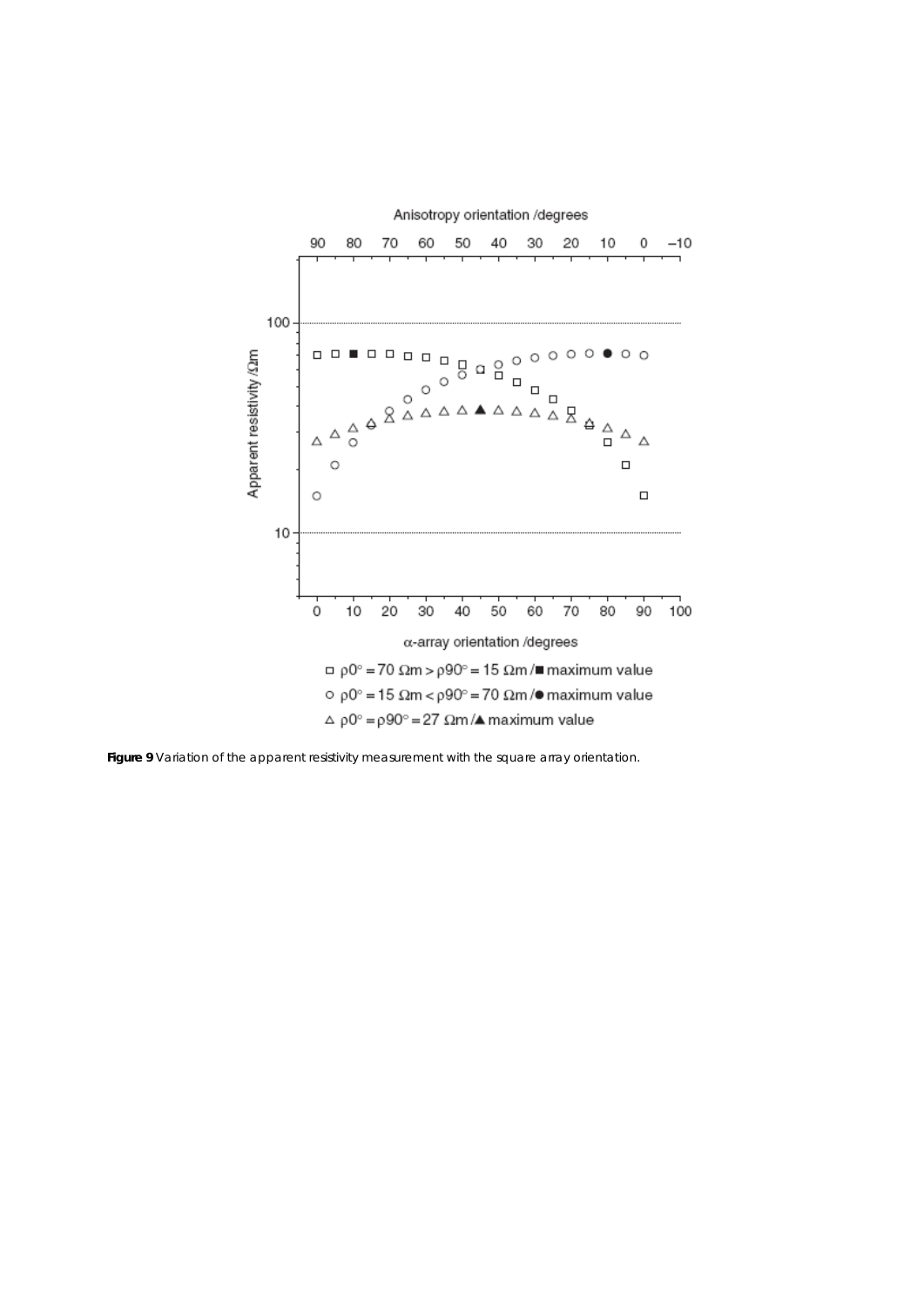

**Figure 10** (a) Preferred anisotropy orientation for the six pseudo-depths at the final stage. (b) Details of the preferred anisotropy orientation for the second pseudo-depth; the ring outlines the widest crack of the triple point.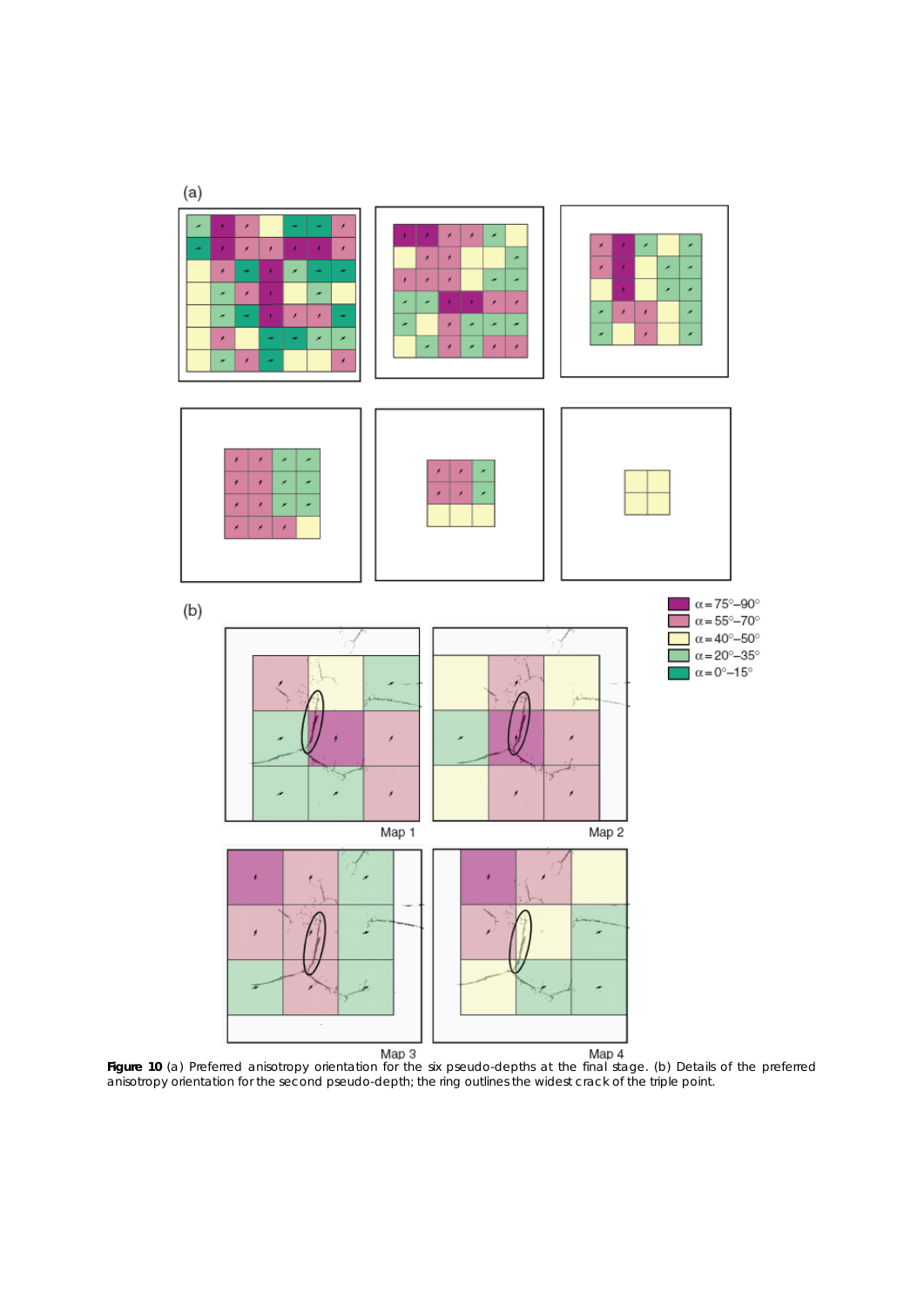#### *Temporal variation of the crack network pattern*

By comparing the initial and final apparent resistivity values, we showed that the electrical resistivity method could detect the effect of drying on the soil block. Our results indicate that the distribution of electrical resistivity during the drying changes with both depth and time. Our analysis first focused on data from the first pseudo depth and on unit areas 19, 20 and 25 where major cracks were present, and unit area 24 where there was no crack at the final stage (Figure 2). At the final stage, the cracks within unit areas 19 and 20 had a preferred orientation close to  $\alpha$ = 0°, whereas the crack within unit area 25 had a preferred orientation close to  $\alpha$  = 90°. Unit area 24 with no crack showed no preferred orientation. The variations of  $p_0$ <sup>o</sup> and  $p_{90}$ <sup>o</sup> and of AAI during drying (18 days) for the four unit areas are presented in Figures 11 and 12. Variation of  $p_0$ <sup>o</sup> and  $p_{90}$ ° showed that cracks in unit areas 19 and 25 were clearly initiated on the third day (Figure 11). Then, the apparent resistivity values changed suddenly between the third and the sixth day,  $p_0$ <sup>o</sup> decreased as  $p_{90}$ <sup>o</sup> increased in area 19, whereas variation was the opposite in area 25. In unit area 20, an apparent resistivity differentiation between  $p_0$ <sup>o</sup> and  $p_{90}$ <sup>o</sup> was observed from the fifth day. The crack had the same orientation as the crack in area 19. In fact, these two latter unit areas were adjacent, the crack observed in unit area 20 constituting the growth of the crack initiated in unit area 19. The cracks progressed and conserved their orientation through time. In unit area 24,  $p_0$ <sup>o</sup> and  $p_{90}$ <sup>o</sup> remained stable throughout the experiment. At the initial stage, the AAI values of the fourth unit area selected were between *I*<sub>cinf</sub> and *I*<sub>csup</sub>. From the third day AAI changed suddenly : it decreased from 0.70 to 0.16 in unit area 19, and increased from 1.6 to 4.7 in unit area 25. Both thresholds *Icinf* and *Icsup* were exceeded, and the areas were also considered as cracking areas. The values of AAI in unit area 20 approached *I*<sub>cinf</sub> from the fifth day. During the rest of the experiment, AAI oscillated around *I*<sub>cinf</sub>. In unit area 24, AAI varied around 1 and never exceeded the thresholds. No crack was visible at the soil surface, in agreement with this observation. Thus, unit areas 19 and 25 on the one hand, and area 20 on the other, had two different cracking initiations. The first is abrupt and quick; it is related to the initiation of the triple point. The second crack initiation progressed more slowly and corresponded to the spread of on e arm of the triple point. Non-destructive acquisition through time permitted monitoring crack initiation, growth and extension.

As shown previously, the widest crack spread to the second pseudo-depth (Figure 10b). The orientation of preferential heterogeneities for two specific areas labelled A and B was monitored through time (Figure 13). The surface area corresponded to 36 cm2 and was related to the interelectrode spacing at the second pseudo-depth. Area A corresponded to unit areas 17, 18, 24 and 25, whereas area B corresponded to unit areas 19, 20, 26 and 27. Thus area A included the main crack ofthe triple point at 90°, and area B the left arm of the triple point oriented at 0°. At the initial stage  $\alpha_{\text{max}}$  of the two areas was about 45°, indicating an electrically homogeneous medium. From the fifth day,  $\alpha_{\text{max}} > 70^{\circ}$  for area A, and  $\alpha_{\text{max}} < 30^{\circ}$  for area B. Cracks then reached the second pseudodepth. It can be seen that the orientation of the main cracks was preserved through time and depth.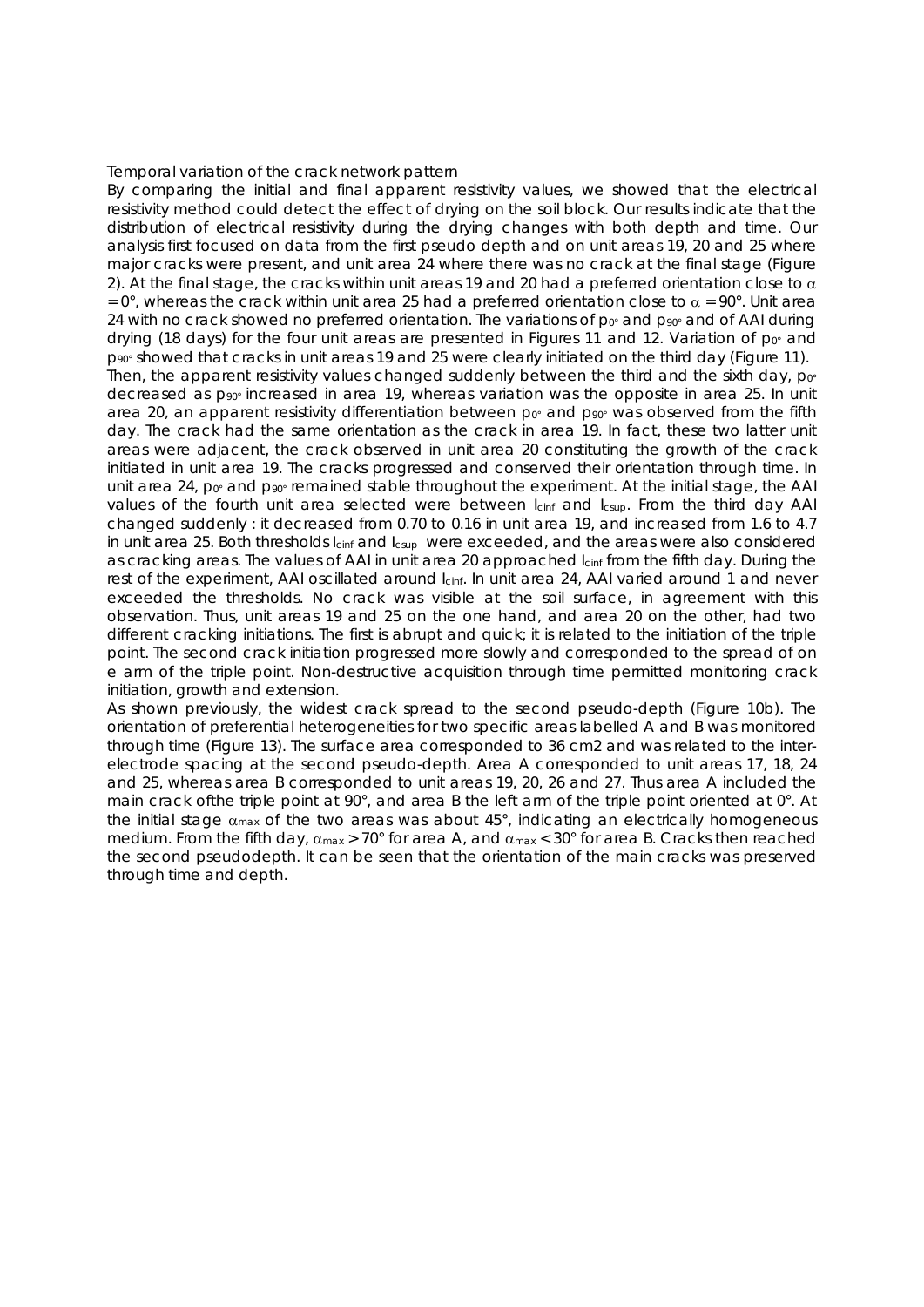

**Figure 11** Apparent resistivity monitoring over 18 days, for the four unit areas 19, 25, 24 and 20 and at the first pseudodepth.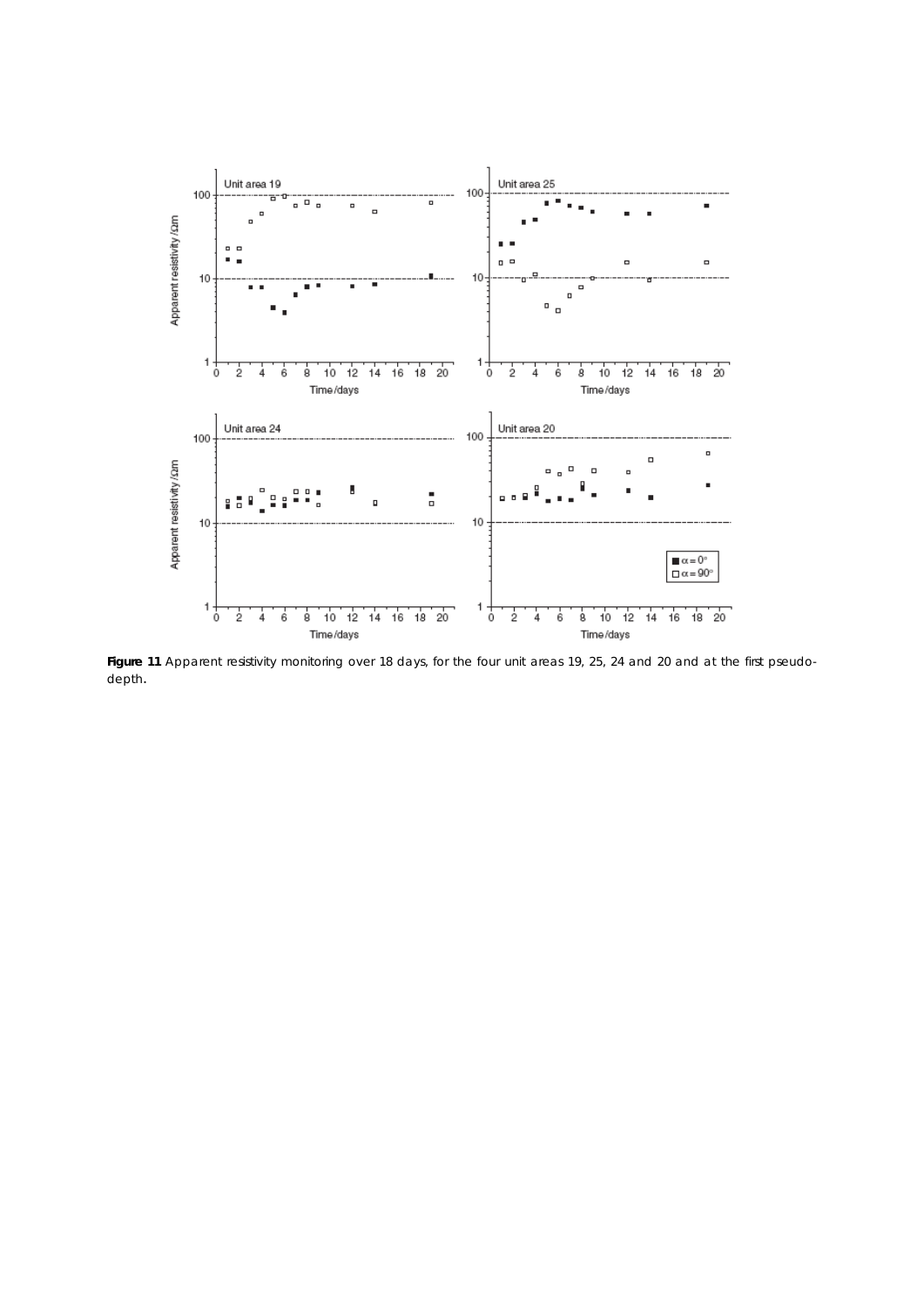

Figure 12 Variation of AAI and comparison with Icinf and Icsup thresholds during drying for the four unit areas 19, 25, 24 and 20.



**Figure 13** Orientation ofheterogeneit y for the second pseudo-depth, and during drying for the two areas A (&) and B (&) corresponding, respectively, to unit areas 17, 18, 24, 25; and 19, 20, 26, 27.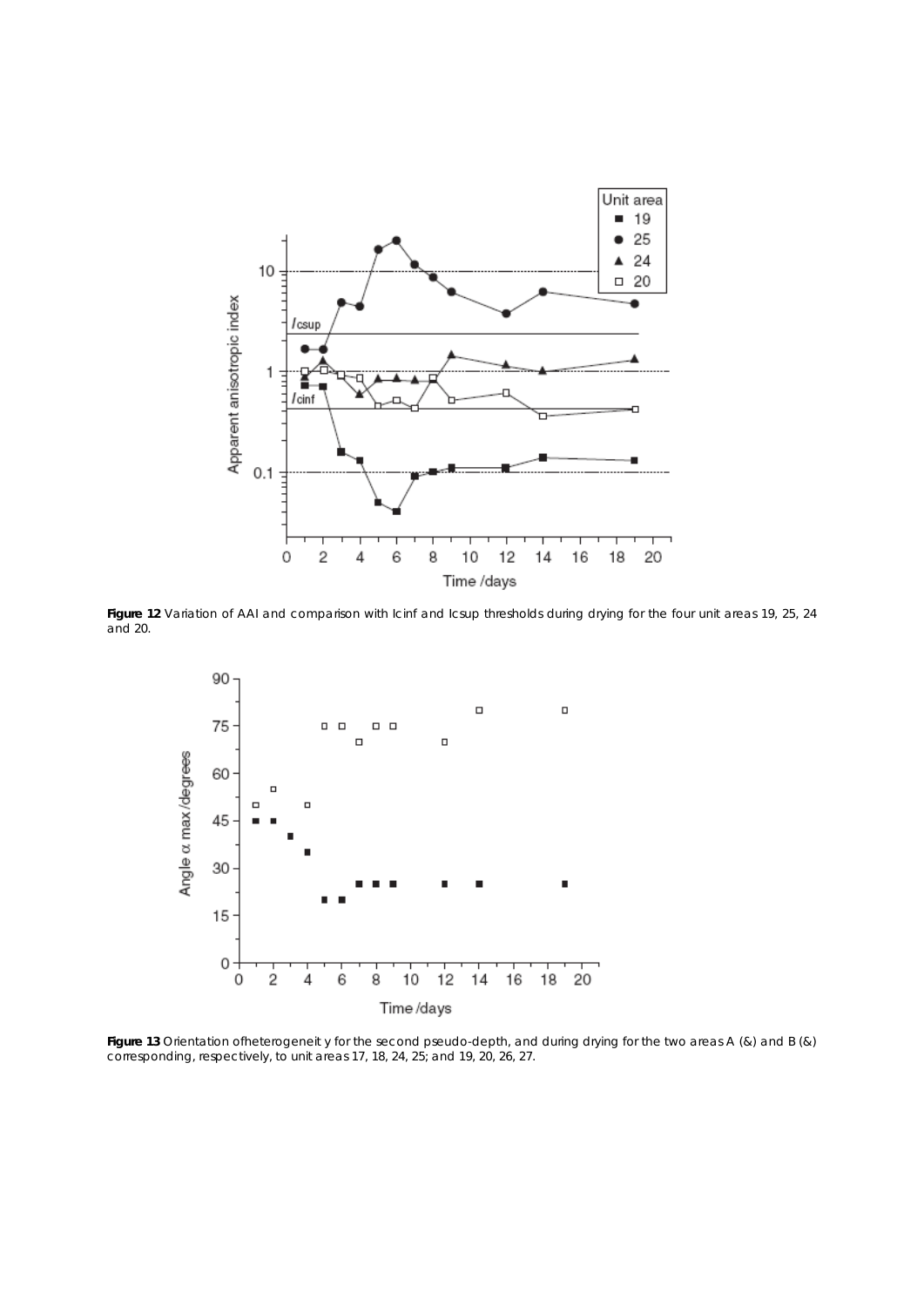### **Conclusion**

As expected, our results indicate that the measurements of electrical resistivity depend on electrical heterogeneity and that variations in the signal were detectable, even at this scale. These measurements also enabled us to monitor the development of cracking patterns during drying. The *I<sub>cinf</sub>* and *I<sub>csup</sub>* thresholds resulting from the apparent anisotropic index AAI and the orientation o the  $\alpha_{\text{max}}$ -array are two methods useful for detecting electrical heterogeneities. The first was calculated for a specific electrical device, related to a specific soil texture and experimental conditions, and was applied for the first pseudo-depth. Nevertheless, it can be applied to the other temporal stages of drying. The second method took longer, but it has the advantage that it can be applied to the entire volume of the soil. The calculation of these two indexes gives an idea of the structure of the medium prior to data inversion. Indeed, it provided information on the presence, position, and extension of the cracks. The variation of these two indexes over time helps to explain how cracks develop. Nevertheless, neither method can distinguish units where cracks are oriented close to  $\alpha = 45^{\circ}$ , cracks that do not cross the in-line measurement MN, or non-cracked units. In future experiments, measurements along the diagonal could also be done. This would increase the acquisition time needed by about 20 minutes but would help to detect cracks oriented at 45°.

Acknowledgements : We are grateful to Keith Hodson for improving the original English text.

## **References**

Bibby, H.M. 1986. Analysis ofmultiple-so urce bipole-quadripole resistivity surveys using the apparent resistivity tensor. Geophysics, 51, 972–983.

Chambers, J.E., Oglivy, R.D., Kuras, O., Cripps, J.C. & Meldrum, P.I. 2002. 3D electrical imaging ofknown targets at a controlled environmental test site. Environmental Geology, 41, 690–704.

Cousin, I., Levitz, P. & Bruand, A. 1996. Three-dimensional analysis of a loamy-clay soil using pore and chord distribution. European Journal of Soil Science, 47, 439–452.

Habberjam, G.M. & Watkins, G.E. 1967. The use of a square configuration in resistivity prospecting. Geophysical Prospecting, 15, 445–467.

Hallaire, V. 1988. La fissuration d'un sol argileux au cours du dessèchement. I. Description in situ. Agronomie, 8, 139–145.

Macedo, A., Crestana, S. & Vaz, C.M.P. 1998. X-ray microtomography to investigate thin layers ofs oil clod. Soil and Tillage Research, 49, 249–253.

Meheni, Y., Gue´ rin, R., Benderitter, Y. & Tabbagh, A. 1996. Subsurface DC resistivity mapping: approximate 1-D interpretation. Journal of Applied Geophysics, 34, 255–270.

Oglivy, R., Meldrum, P. & Chambers, J. 1999. Imaging of industrial waste deposits and buried quarry geometry by 3-D resistivity tomography. European Journal of Environmental and Engineering Geophysics, 3, 103–113.

Richard, G., Sillon, J.F. & Marloie, O. 2001. Comparison of inverse and direct evaporation methods for estimating soil hydraulic properties under different tillage practices. Soil Science Society of America Journal, 65, 215–224.

Ringrose-Voase, A.J. & Sanidad, W.B. 1996. A method for measuring the development of surface cracks in soils : application to crack development after lowland rice. Geoderma, 71, 245–261.

Samouelian, A., Cousin, I., Richard, G., Tabbagh, A. & Bruand, A. 2003. Electrical resistivity imaging for detecting soil cracking at the centimetric scale. Soil Science Society of AmericaJourna l, 67, 1319–1326.

Scollar, I., Tabbagh, A., Hesse, A. & Herzog, I. 1990. Archaeological Prospecting and Remote Sensing. Cambridge University Press, Cambridge.

Stengel, P. 1988. Cracks formation during swelling : effect on soil structure regeneration after compaction. In : Tillage and Traffic in Crop Production, pp. 147–152. Proceedings of the 11th International Conference of the International Soil Tillage Research Organization.

ISTRO, Haren, The Netherlands.